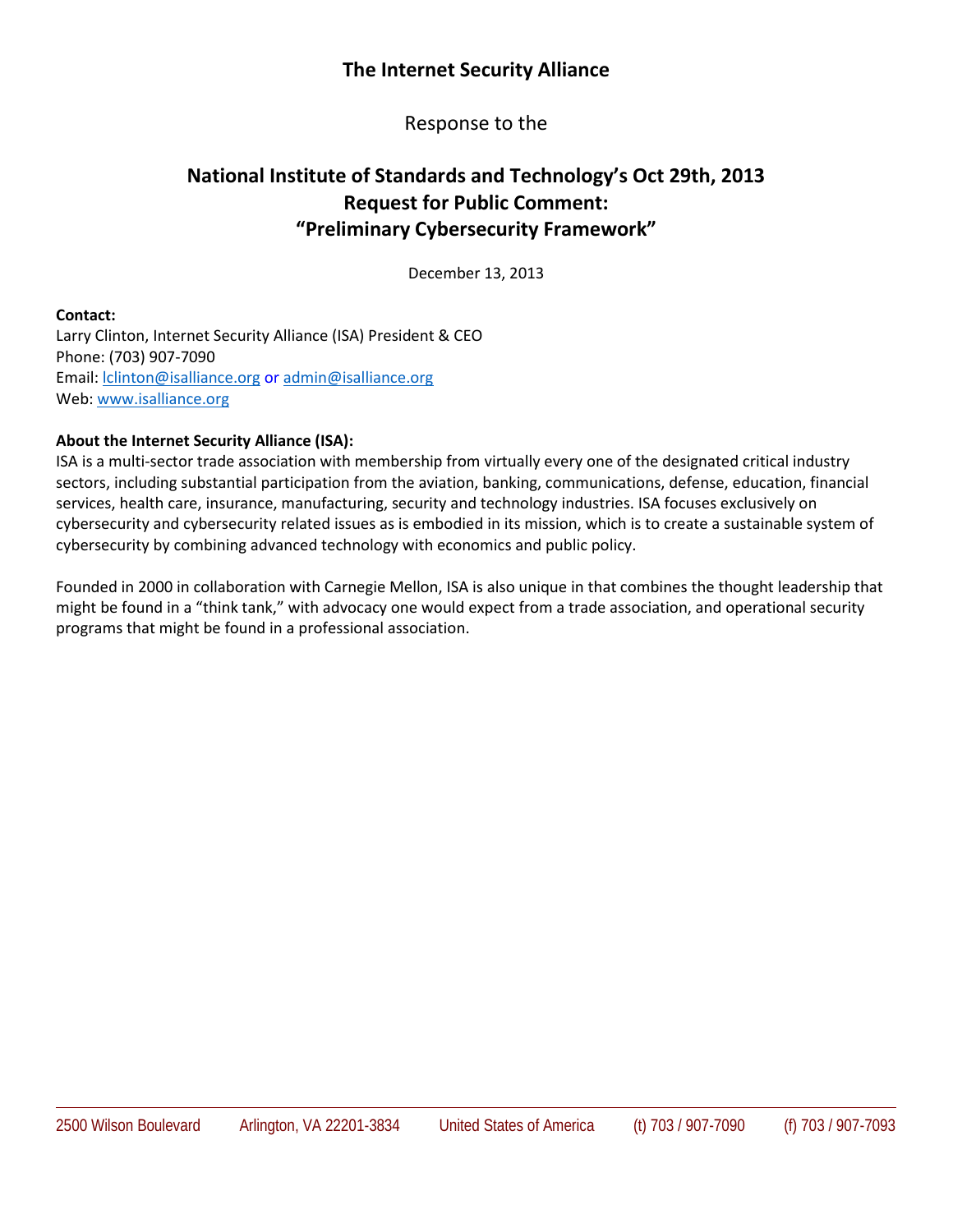## **I. Positive Aspects of the NIST Framework**

- 1) It provides a good starting point around notions of cybersecurity maturity by using profile tiers.
- 2) The Framework has largely incorporated existing security measures that were suggested at the NIST sponsored workshops and through previous calls for submission, including the measures articulated in the Verizon-Secret Service "Data Breach Investigation Reports" as well as aspects of those articulated in the ISA-ANSI publications: "Financial Impact of Cyber Risk: 50 Questions Every CFO Should Ask" and the "Financial Management of Cyber Risk: An Implementation Framework for CFOs.".
- 3) It is headed in the direction of utilizing a risk management framework.
- 4) It is striving to develop a common lexicon for cybersecurity and cybersecurity maturity.
- 5) The functional categories of identify, protect, detect, respond, and recover are seemingly appropriate and they are appropriately not too prescriptive.

## **II. Where the Framework Needs Work – Principal Concerns**

- 1) *Framework Applicability* In reviewing the Framework, it is not entirely clear which types of organizations the document is intended to apply to. Is it solely applicable to critical infrastructure as the Executive Order directs and the introduction to the Preliminary Cybersecurity Framework seems to suggest? Or is it applicable to just a segment of the critical infrastructure, such as smaller, less mature organizations? Or is it applicable to all organizations that utilize cyber/information technology systems within their business operations as has been suggested by various governmental officers? It would be helpful for the Framework to state in its introductory paragraphs who the primary audience is intended to be for this document, the intended secondary audience, etc.
- 2) *Cost-Effectiveness of NIST Framework Measures -* There is no indication that these measures are cost-effective (and no analysis to that point) as directed by the Executive Order, and there is no analysis or assistance as to where to spend the next marginal dollar. Studies show that number one reason for poor cybersecurity in CI is cost. This could be accomplished with a priority rating discussed next.
- 3) *Prioritization of NIST Framework Measures -* There is also no prioritization amongst the measures provided.
	- NIST's potential audience for this document will not adopt/map/adhere to the Framework unless decision makers can be convinced that it will either make their lives easier or there is some value/advantage to doing so. Accordingly, there should be some thought around making it easy.
	- Use data, including, but not limited to, data from existing regimes, such as NIST 800-53, Verizon Report, and SANS 20 Critical Security Controls, for high, medium and low priority rating. This rating will be updating annually based on threat data. We recommend that US-CERT be the office accountable for updating those priority ratings.
- 4) *Beta Test Proposal* A great deal of effort has gone into designing a basic cybersecurity Framework. This Framework now deserves the same sort of systematic testing that any private sector entity would undertake prior to a releasing a new product or service. ISA recommends a systematic "Beta Testing" of the Framework.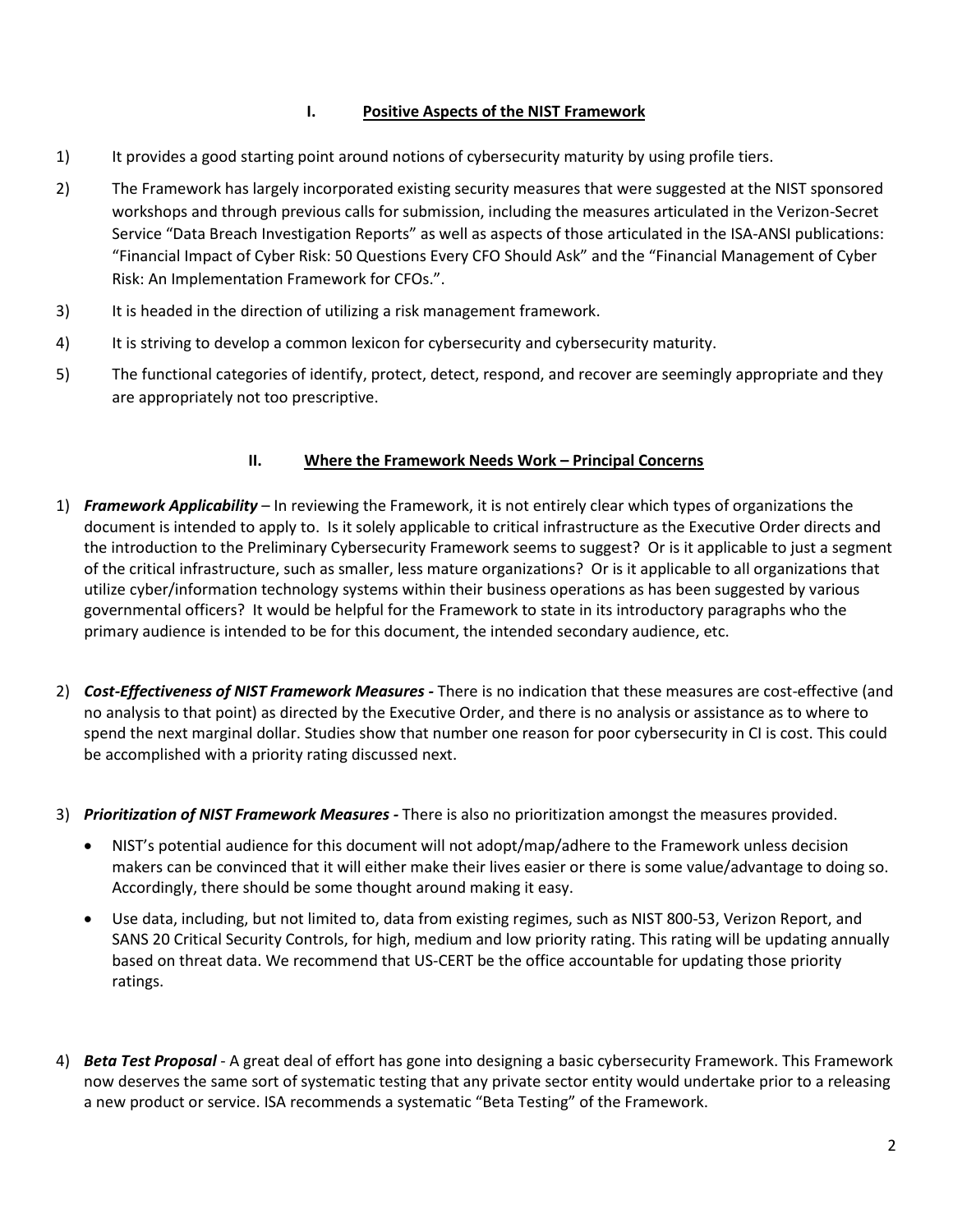When the Framework's design phase is complete, a new systematic testing phase ought to begin. Indeed, since the primary purpose of the Framework is to assist in securing critical infrastructure from potentially serious attacks, the need for the testing is, if anything, magnified.

The specific nature of these tests ought to be determined jointly by using the established partnership system that is described under the existing National Infrastructure Protection Plan (NIPP). Specifically, ISA proposes that each Sector Coordinating Council (SCC) in conjunction with its sibling Government Coordinating Council (GCC) design an appropriate testing plan for the Framework. These designs should determine at a minimum:

- What would "count" as "adoption" of the framework suitable, which, in turn, would be suitable for eligibility of access to the menu of incentives described by the President's Executive Order (EO);
- What aspects of the framework are cost-effective for deployment as suggested in the President's Executive Order; and
- Other goals as determined jointly by the SCCs in conjunction with the GCCs for each sector.

While the specific design of the testing will be tailored to the unique characteristics of each critical infrastructure sector, there are some general themes that should or could be universally embraced. In ISA's initial test plan concept, we would anticipate government and industry collaboratively use the existing partnership structure to:

- Seek out private sector organizations that are generally representative of the target audience for which the Framework is intended for use as envisioned in the President's Executive Order;
- Solicit the voluntary participation of those organizations in the testing procedure,
- Identify the government agency that will provide the "install," educate the critical infrastructure end-user on the Framework intent and purpose, provide the knowledge and training on how to implement the Framework, and provide assistance to the end-user in:
	- o Identifying the "golden nuggets" to be protected;
	- o Selecting the right maturity level (tiering) for its organization;
	- o Developing a sustainment plan;
- Engage the GCC or sector specific agency to assist any entity that volunteered in deploying the Framework and jointly set appropriate goals and metrics – possible metrics could include:
	- o Measurements of "effort required";
	- o Measurements of time to implement/maintain;
	- o Measurements of cost to implement (people/equipment) and maintain;
	- o Did it meet the agreed to outcomes;
	- o Satisfaction of both end-user critical infrastructure owners/operators and government partners with respect to the effectiveness of the Framework;
- Deploy the market incentives available for use for the participating entity;
- Conduct an assessment, sufficient to be representative of what would reasonably be required to determine success of the effort (as jointly determined by the government and industry participants); the assessment will, at a minimum, measure costs, benefits, effect of deployed incentives and any unanticipated or anticipated, deployment problems and make recommendations back to the partnership as to appropriate next steps such as streamlined process or needed additional incentives.

Under this proposal, it is assumed that participating critical infrastructure entities will be donating internal resources to this effort (which will be accounted for in the costs column) and government will be contributing resources to assist with deployment, so as to ensure the vision of the Framework is properly captured.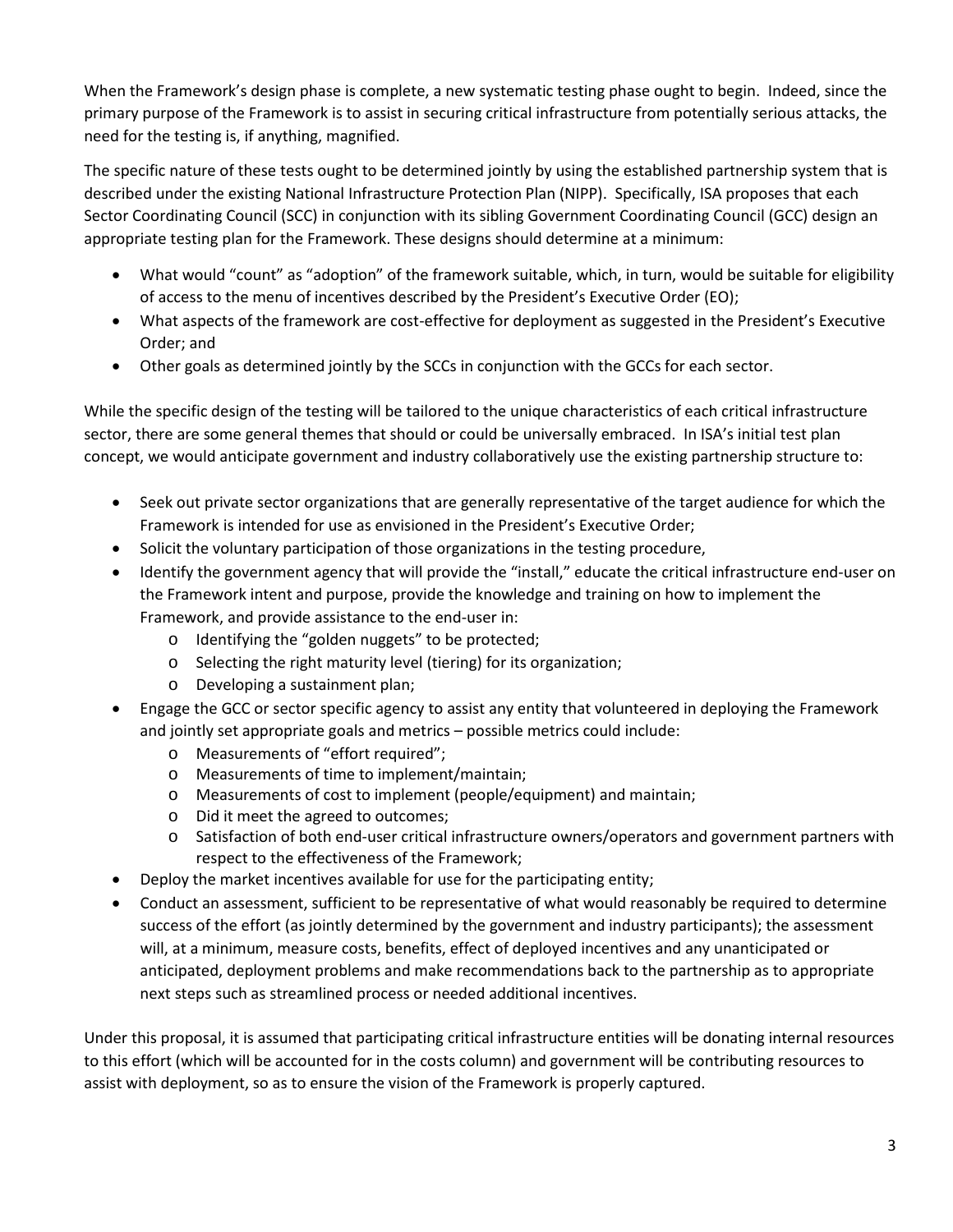There ought to be a wide range or "menu" of incentives that can be deployed, which may have significant attractiveness to critical infrastructure, but do not have significant budget impact for the federal government, such as (see attached for more detail):

- Process Preference The Government could use Framework "adoption"/beta test participation as criteria for prioritizing who receives "fast-tracked"
	- o SAFETY Act designations and certifications;
	- o Patent approval;
	- o Security clearance;
	- o Permitting and/or other Governmental approvals;
- Modification of the SAFETY Act to better encompass "cyber";
- Streamlined Compliance The Government could map the Framework to existing compliance regimes and allow participating beta test entities to use it as a tool to "audit once, report out to various regulators many times";
- Procurement Advantaging
	- o A federal acquisition incentive could include relief from certain other FAR regulations that might be overly burdensome and not germane for the supplied product or service if an entity adopts the Framework;
	- o Include indemnification or partial indemnification for claims arising from supplied products.
	- o Federal acquisition preferences, such as those utilized in the minority-owned business, womanowned small business, and veteran-owned small business programs as described in The Veterans Benefit Act of 2003; Small Business: 15 USC 633 et seq; Women and Minorities: 15 USC 637; the Office of Federal Procurement Policy Act of 1974 (Pub. L. 93-400);
	- $\circ$  Federal acquisition rebates as utilized in the "Indian Incentive Program" <http://www.acq.osd.mil/osbp/sb/programs/iip/>
- Brand Recognition;
- Technical Assistance.

However, the selected assessing entity must not have any current contractual obligations that might represent potential conflicts of interest.

Since the Framework is widely understood to be largely completed, the process of designing the testing procedure, identifying the representative sample participants and making plans for launching the tests can begin immediately and testing ought to be able to begin afterward. The length of the testing period ought to be jointly determined by the participating entities based on what is reasonably required to yield reliable and valid data as to success, costs, benefits and other metrics determined by the sector partnership process.

Data from the tests would be anonymized so that no specific data related to any private sector entity would be made available. There should be no requirement that any participating entity publically acknowledge either its participation or the results of any testing.

The process being proposed here is markedly different, and far superior from both scientific and security perspectives, than what is currently being advocated by NIST and others in the government entities.

Currently, Government is suggesting that a group of, as yet unidentified, "early adopters" will step forward and publically declare that they are "adopting" (a currently undefined term) the Framework and will then provide "feedback." One option is that appropriate Governmental agencies or organizations ought to be "early adopters" of the Framework and also report to their appropriate oversight committees a metrics based cost-benefit analysis of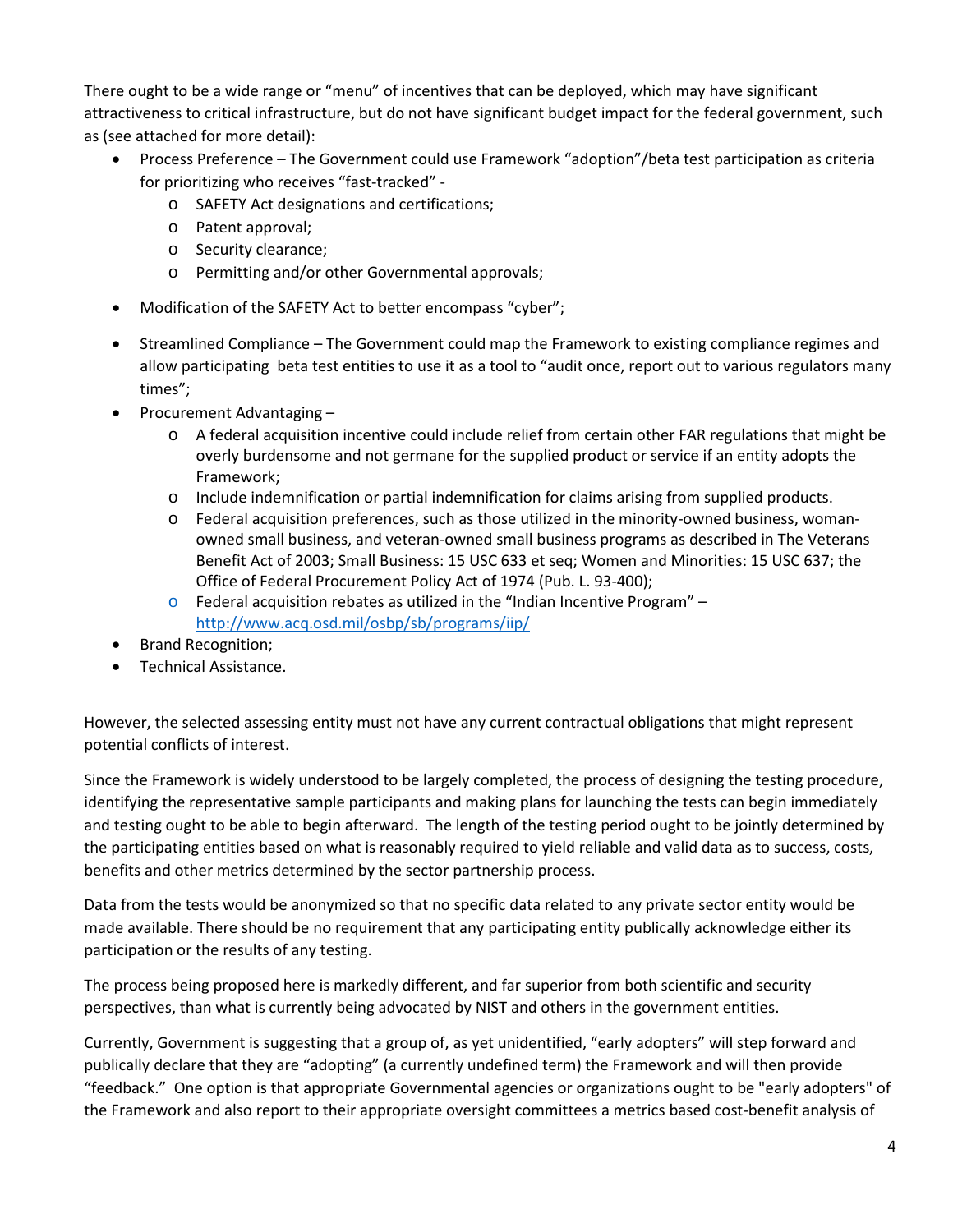their implementation of the Framework, including the adaptability of their findings in government to the private sector as well as state and local governments. In terms of approximate costs and impact of adoption, a simple mapping like this could be useful:

- White House = Small Business
- HHS or Commerce = Medium Business
- DHS or DoD = Large Business

In addition to the troubling ambiguity as to what the Government's "early adopter" plan means or consists of, there are numerous other drawbacks to its proposal. To begin with, those companies that would step forward "early" after the Framework design is completed will logically be those for which "adoption" is easiest----quite likely the companies that long ago adopted many of the aspects of the framework independent of the NIST effort. As a result, these entities, many of which might be better characterized as "already adopters," are not the appropriate target audience for the Framework, since their behavior may well predate the existence of the Framework. Moreover, they are most likely companies with economies of scope and scale that permit high security investments. And, again, as such, they are not the true target of the framework from the point of view of increasing security behavior.

In addition, the "feedback" procedure is unspecified and unsystematic. Since this procedure does not require or facilitate any cost benefit analysis, this fundamental element of the President's EO will not be reliably tested. Since there is no mechanism in this process to deploy the incentives called for in the President's EO, there is no method to determine their effectiveness. And because this is a completely self-selected sample, there is no basis to believe that any feedback provided by these entities would not be politically motivated (many have already received personal urging directly from the President), entirely subjective, or in any way reliably determined.

Instead, ISA is proposing instead an organized, scientific process that utilizes the existing official partnership structure to systematically and independently determine key elements of the President's EO which are not achievable under the current government plans.

- 5) *Cross-Sector Security Standards Identification –* According to the Executive Order, the "Cybersecurity Framework shall focus on identifying cross-sector security standards and guidelines applicable to critical infrastructure." In reviewing the Framework, it is not clear whether such an effort was undertaken to identify common controls to critical infrastructure. Was such an effort undertaken? And if it was undertaken, such cross-sector controls should be explicitly enumerated and used as the so-called "Framework Core"; sector coordinating councils (not NIST or DHS) could add additional controls that are more sector specific.
- 6) *Changes to Framework Core* The following additions could be helpful in terms of conveying prioritization (Figure 1 at the end of the document):
	- **Create a new Column:** Add a Column for Criticality to define the company's relationship to critical infrastructure. This would also relate to section 9 of the EO 13636.

|       | Criticality   Description                                                                                                                                  |
|-------|------------------------------------------------------------------------------------------------------------------------------------------------------------|
|       | Critical Infrastructure at Greatest Risk, where a cybersecurity incident could<br>reasonably result in catastrophic regional or national effects on public |
| White | health or safety, economic security, or national security.                                                                                                 |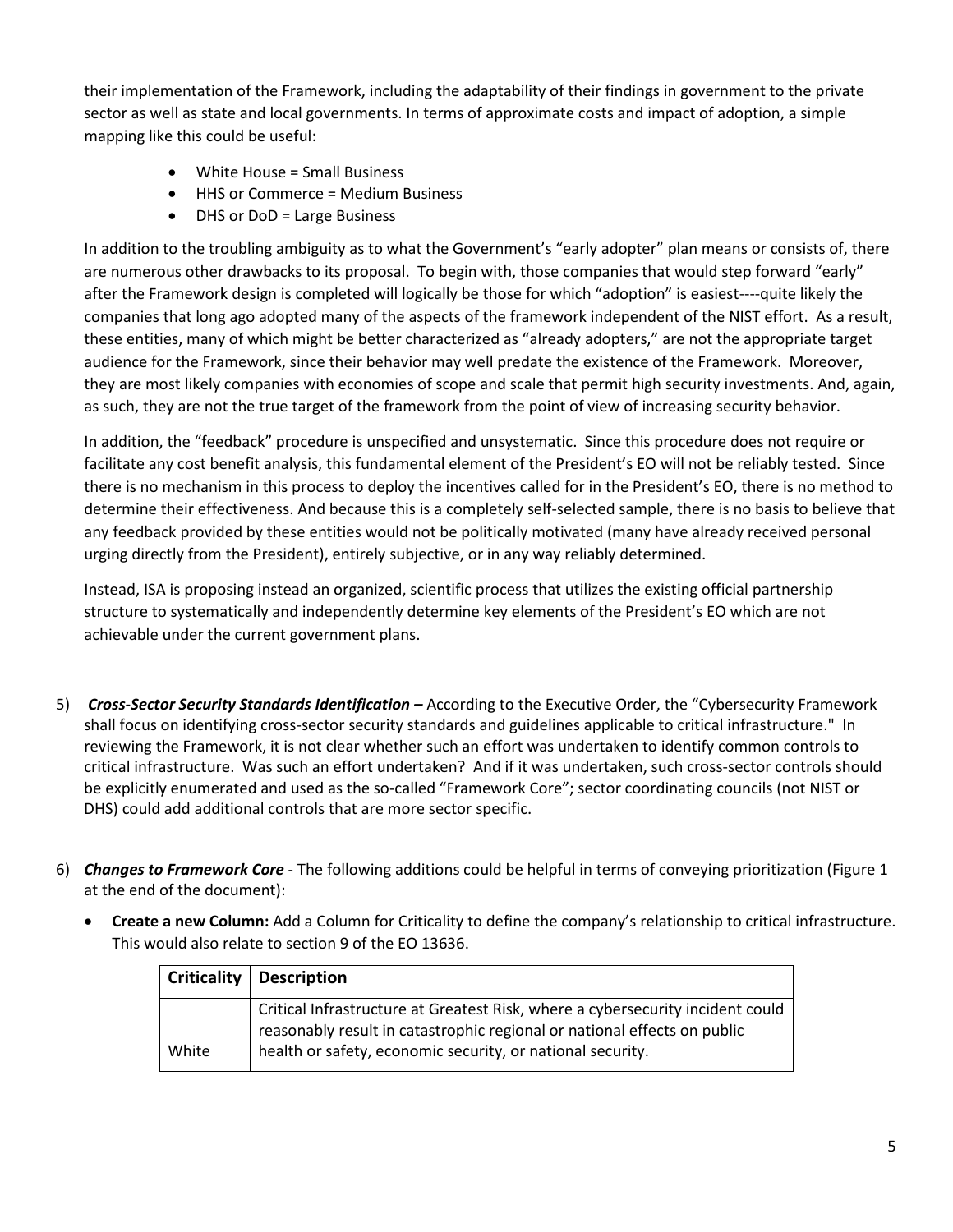| Red           | Industry at High Risk (e.g., Defense, Financial, Energy,) that will impair<br>Federal departments and agencies' abilities to perform essential missions,<br>or to ensure the public's health and safety.                                                                                  |
|---------------|-------------------------------------------------------------------------------------------------------------------------------------------------------------------------------------------------------------------------------------------------------------------------------------------|
| <b>Yellow</b> | Industry at Medium Risk will undermine State and local government<br>capacities to maintain order and to deliver minimum essential public and<br>services; damage the private sector's capability to ensure the orderly<br>functioning of the economy and delivery of essential services. |
| Green         | Industry at Average Risk that will have a negative effect on the economy<br>through the cascading disruption of other critical infrastructure and key<br>resources.                                                                                                                       |
| <b>Blue</b>   | Non-regulated Industries.                                                                                                                                                                                                                                                                 |

- **Subcategory:** Since these are actually IT controls, the "subcategory" nomenclature should be discarded and the existing community terminology of "controls" should be utilized instead, with a definition that is listed in NIST 800-53, Rev 4.
- **Maturity Rating (Tiers):** Recommend using existing CMMI-style levels to rate maturity. Changes from tiers to "maturity rating." Assessment and characterization phase could be more robust.
- **Informative References:** This should include audit frameworks from current laws, regulations, and policies (LRPs). It will enable industry to see overlapping controls requirements for various LRPs and set a framework to consolidate audit criterion, and eventually reduce the amount of audits a company must have. This additionally will benefit with streamlining regulations.
- 7) *The Critique that the Framework is too "IT/Ops" Focused, and Not Enterprise-Wide Should Be Addressed* The Framework seems more "IT/Ops" focused than providing any meaningful guidance to those in different roles, such as the General Counsel, CEO, Board of Directors, Human Resources, Communications Dept., etc.
	- During past conversations, NIST stated that it had received feedback not to organize around or become prescriptive with respect to departmental roles and responsibilities. ISA agrees, but at a high level, there can be some endorsement for an enterprise-wide risk management model that calls for a cross-functional teams that cuts across the varying departments and silos of the organization (no matter what the size) so that cybersecurity risk is identified and analyzed through the widest possible lens. This notion should be explicitly stated, as some smaller entities may still be stuck in the "IT/Ops" only mindset. To address this concern, the following statement (or something similar could be added to the Risk Management Strategy Section:

"Develop a risk management strategy that includes, among other things, the establishment of a cross-enterprise Cyber Risk Team that draws personnel from across the organization's different departments or functions. Such a team should be led by a senior executive (or Board Committee), or similar position that has cross-departmental authority, and should meet with appropriate and regular frequency."

8) *Delete the Appendix B: Methodology to Protect Privacy and Civil Liberties for a Cybersecurity Program" Contained within the October Draft of the Preliminary Cybersecurity Framework* – The "Appendix B, Methodology to Protect Privacy and Civil Liberties for a Cybersecurity Program" ("Privacy Methodology") within the October "Preliminary Cybersecurity Framework" contains a prescriptive list of steps that are duplicative of other standards and policies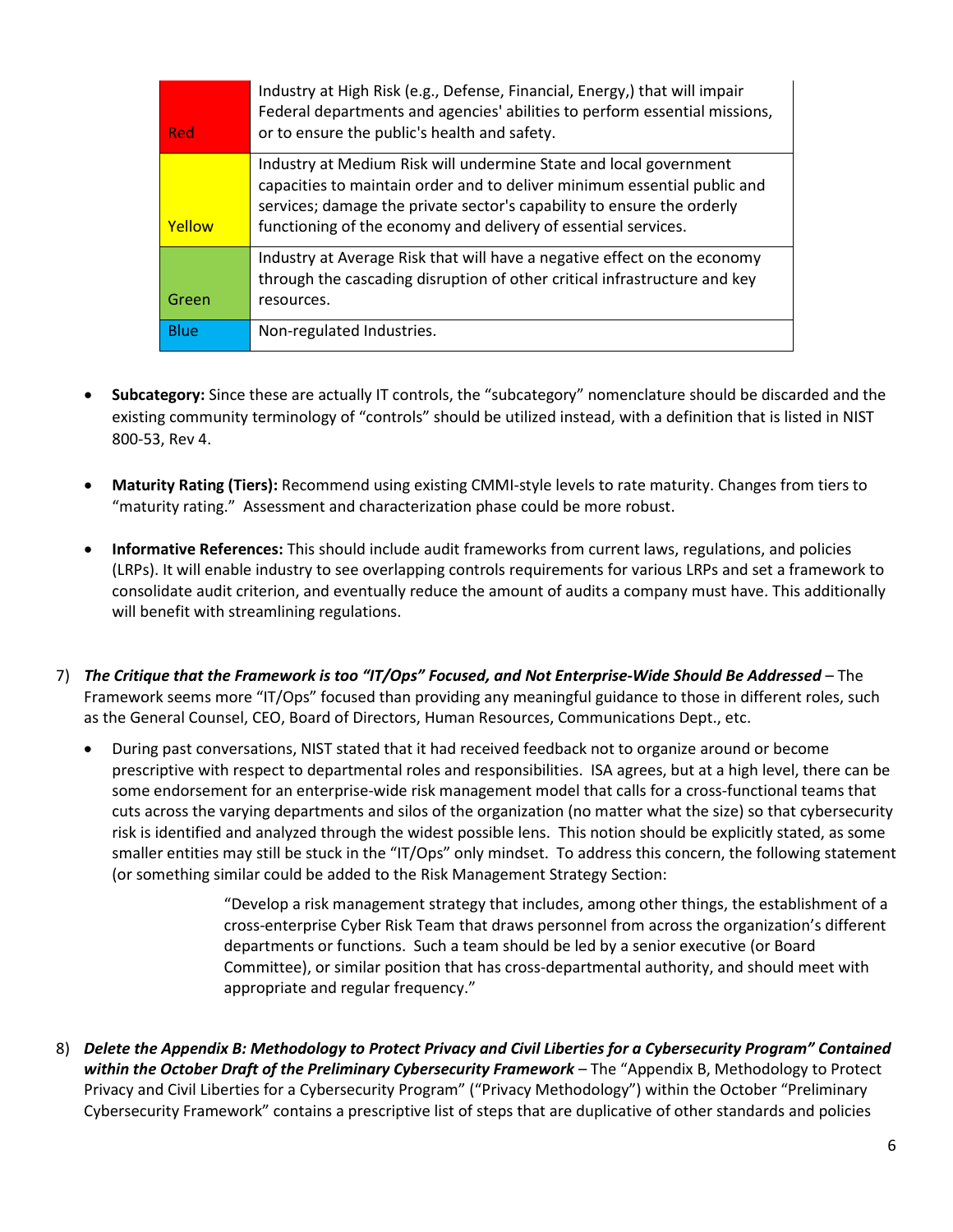and, in fact, may conflict with other existing legal requirements. In addition, broadening the Privacy Methodology to include civil liberties (in addition to privacy) and "minimization" requirements may impose impractical burdens on private organizations that effectively operate as a "privacy tax," which in turn would quell a voluntary "adoption" of the Framework. Accordingly, Appendix B should be stricken from the Framework.

- 9) *Definitions to Add to the Glossary Appendix, Appendix E –* In terms of developing a common lexicon, there are a number of definitions that have been noticeably absent and should be included within the Glossary Appendix:
	- Cybersecurity: Cybersecurity includes strategy, policy, and standards regarding the security of and operations in cyberspace, and encompasses the full range of threat reduction, vulnerability reduction, deterrence, international engagement, incident response, resiliency, and recovery policies and activities, including computer network operations, information assurance, law enforcement, diplomacy, military, and intelligence missions as they relate to the security and stability of the global information and communications infrastructure. (Whitehouse Cyberspace Policy Review 2009)
	- Where do we define Cyber risk? How does cyber risk differentiate from business risk? Does this document cover all risk?
	- Cyber risk, expressed as a function : Threat x Consequence x Vulnerability Risk Transferred = Net Financial Risk
	- Where do we define cyber activities (line 286)? How does this differ from regular IT operations?
	- What are cybersecurity outcomes (lines 224 & 288)?
	- Breach (as distinct from cybersecurity event many people during the conferences were using the term to not only mean an initial intrusion, but data exfiltration as well; others, however, were using it to mean just an intrusion)
	- Threat, Vulnerability, Consequence
- 10) *International Concerns* Because of a lack of involvement from the international business community, it could be that this becomes a "U.S." document.
- 11) *Include Discussion or List of Various Risk Response Possibilities* The document lacks a discussion within its risk management category describing the ways that an entity could respond to risk, i.e., whether you should mitigate the risk, plan for a contingency, transfer the risk through a mechanism such as insurance, avoid the risk, or accept the risk.
- 12) *Third Parties and Interconnectivity* The document does not seem to adequately address third party/interconnectivity risk in that it doesn't ask the following questions: Have we addressed the risk posed by thirdparties, vendors, etc., by drafting contracts that describe warranties and indemnities, which document the security measures in place, the required time to response, the backup/recovery procedures, the financial remedies, etc.
	- Additionally, despite the provision of some granular controls, there is no call for third-party application testing, code review, or even software and OS patching/updating. This should be made explicit in some place.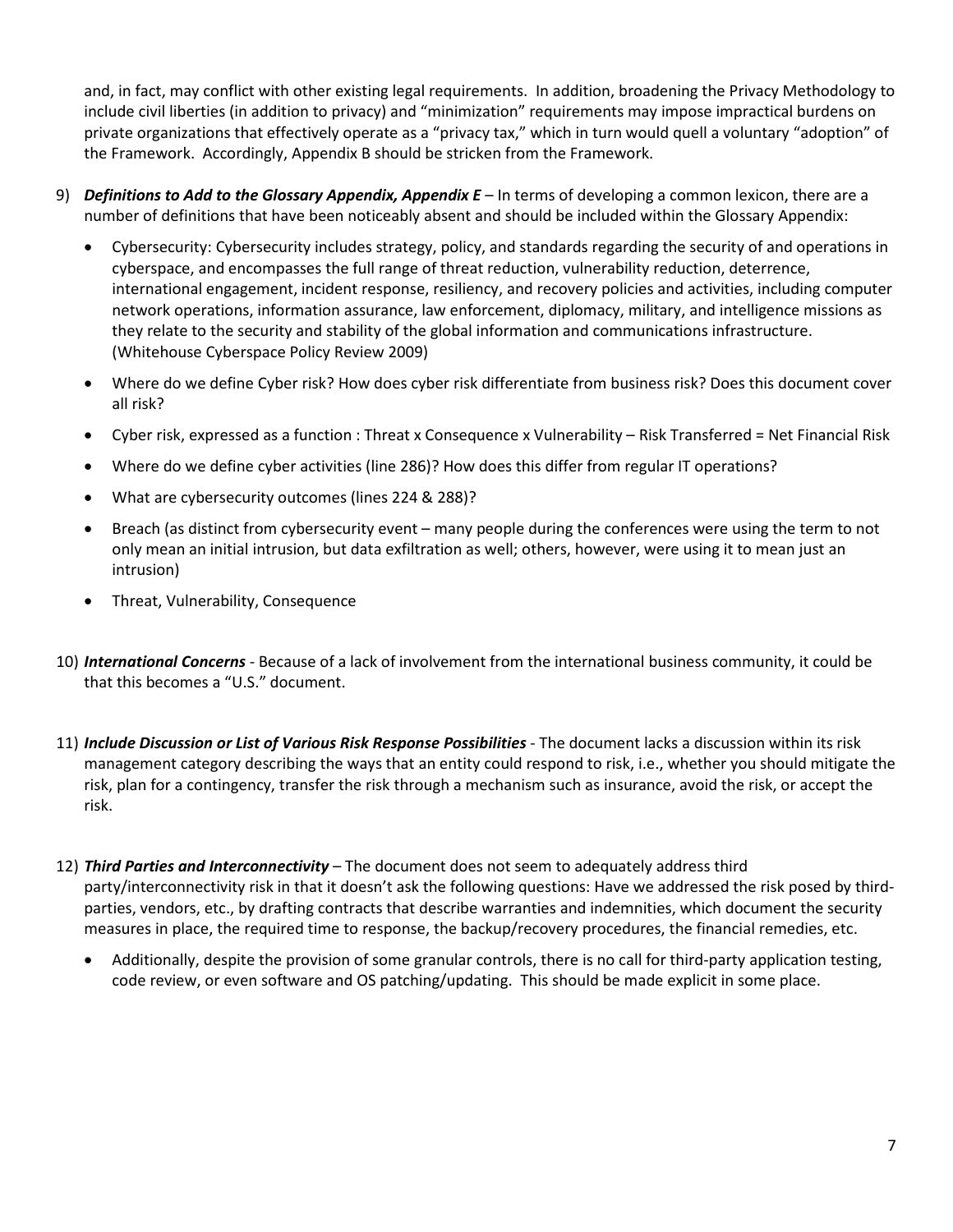#### **III. Where the Framework Needs Work – Other Issues**

- 1) Section 2.3 for Coordination should be further developed to explain the interaction with senior level executives. Recommended language is as follows;
	- a. "Senior executives with cross-departmental authority, such as CEOs or owners, CFOs, etc.,must take strategic control, not operational control, of the cyber system that is the nerve center of their corporate operation. These executives must appreciate, or learn, if need be, the true role that technology plays in the modern organization, including the financial risks that technology places on the organization and the steps that must be taken to manage risk appropriately."
	- b. "It is unrealistic to expect that senior executives would be able to determine all of the questions, let alone all of the answers, to the multiplicity of cyber issues that are generated within their organizations' various departments. Yet the financial importance of cybersecurity and its many ramifications means that senior executives cannot afford to delegate the subject entirely to specialists or to junior managers. This means that executives should take the step of forming and leading a Cyber Risk Team that can address cybersecurity from a strategic perspective. This team will need to obtain input from the affected stakeholders and relevant professionals, assess this input and feedback, and make key strategic decisions from an enterprise-wide perspective...The affected stakeholders should be drawn from [across the enterprise's different] departments or functions...."
- 2) As drafted, the Cybersecurity Framework calls for testing in updating in some, but not all, of the five functional areas. Rather than spelling out review, testing, and updating in a piecemeal fashion, perhaps it would be better to draw or mention that this process would be an entirely iterative process wherein all strategies, plans, etc., should be regularly reviewed, tested, and updated and inform one another in a dynamic fashion.
- 3) PR.IP-8 Indicates a desire to go back "online" immediately; this should be reconsidered because there are times when being down to investigate may be more appropriate from an overall security standpoint than rushing to get back "online." (e.g., Stuxnet).
	- a. This could be addressed in the Identify section of the Framework, with this particular caution.
	- b. Similarly this could be addressed in calling for a recovery/continuity plan that "defines emergency procedures, fallback procedures, temporary operational procedures, and resumption procedures."
- 4) As part of the Protect function, there should be some more discussion about how to recruit, teach, test, award/penalize, retain/let go of employees based on their cybersecurity behavior.
- 5) As part of the Identify function, there probably should be more of an explicit measure that asks the question(s): do we have policies (privacy or otherwise) in place, and, if so, are we following them?
- 6) Also under the Identify function, there perhaps should be a provision calling for a cost analysis of a potential cybersecurity event, including if the event is mishandled.
- 7) The document may also want to consider mentioning that for certain entities they should contemplate having a rapid response "Crisis Working Group" that includes representatives from "communications, IT, privacy, compliance, legal, investor relations, major business units impacted, human resources, and government affairs," that can be operational or at least available for contact 24/7.
- 8) The document should also consider a discussion of a layered defense (defense-in-depth) approach.
	- a. "Given that the risk management processes are hampered by imprecision, and that IT security is by nature constantly evolving, organizations must create layered defenses to ensure critical data, systems,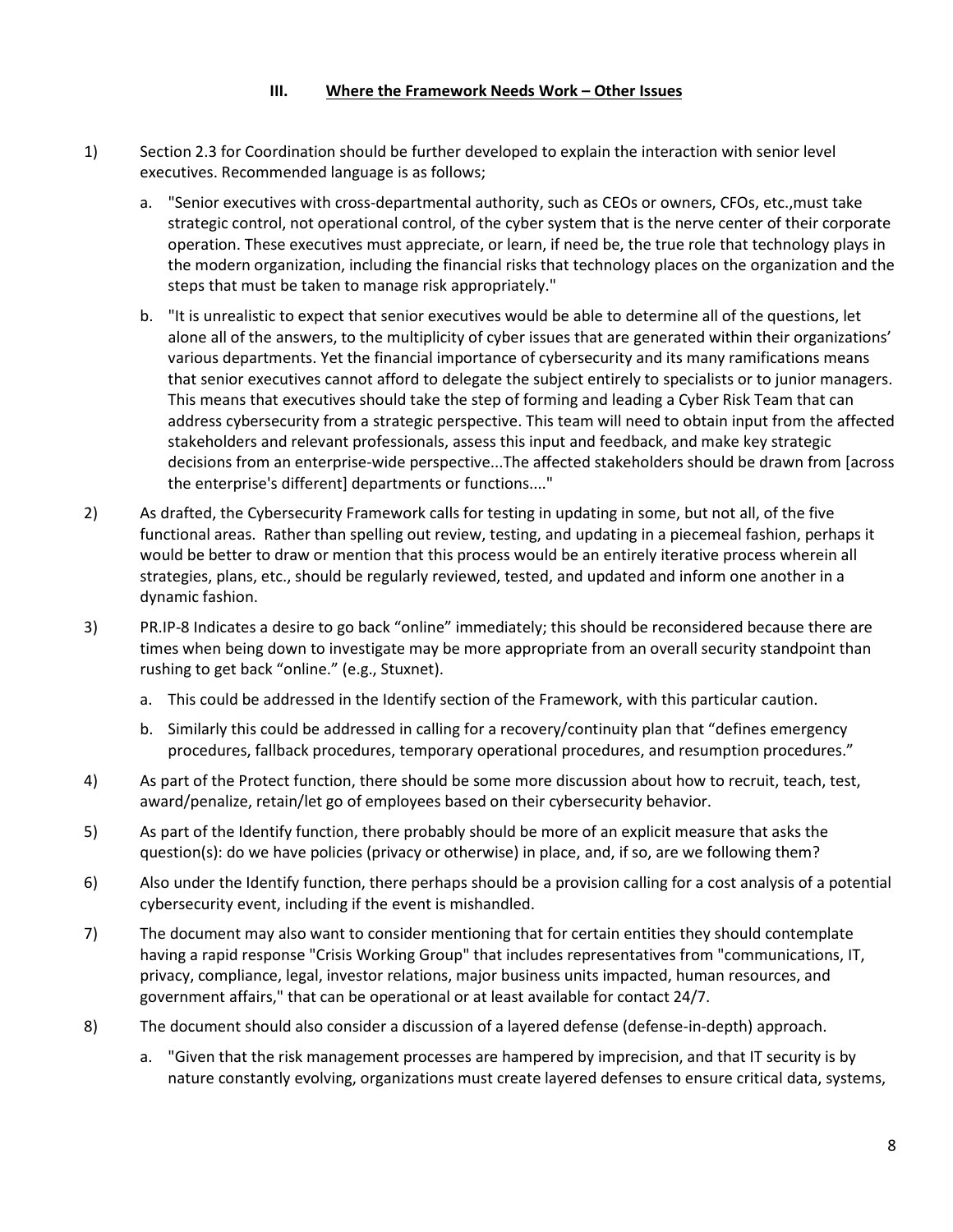and processes are protected by a defense-in-depth approach. Iterative risk assessments will reveal other defensive countermeasures that can serve to reduce further the probability of IT security incidents.<sup>[1](#page-8-0)"</sup>

- 9) Further articulation on continuous process improvement (CPI) instead of having it defined in two separate functions, CPI should be throughout the core.
	- a. "Cybersecurity is an ever-evolving field. Even with broad application of the program and suggestions herein, strong financial incentives still favor the attackers. Thus, organizations can expect new threats to emerge in an attempt to circumvent the defensive measures that they have put in place. Organizations will need to continuously monitor and improve upon their cybersecurity policies over time to maximize their security and, ultimately, their profitability.<sup>[2](#page-8-1)</sup>"
- 10) This document lacks answering the question; "Where do we start?" There needs to a section addressing those businesses that are just setting foot into cybersecurity by including how to establish a baseline and set benchmarks.
- 11) Section 2.2 Framework Profile: This should be a *Risk Assessment* or benchmark risk assessment. The Target Profile would be a *Target Risk Maturity Level.* The intent of the Framework is to relate/frame cybersecurity into a "risk management" mindset. We believe this is where it starts. This profiling should be a risk assessment.
- 12) Add another appendix for list of references.

## **IV. Questions Going Forward**

- 1) What does it mean to adopt the Framework as it relates to incentives and the voluntary program? Has that been further analyzed and coordinated with the DHS Integrated Task Force and White House team?
	- a. How does a company qualify for an incentive?
	- b. Can individual sectors (not regulated agencies) adjust the framework and still meet the qualification for incentives?
- 2) If there's an incident, will DHS or another government entity respond? Further articulate current government responsibilities in this area. What organizations already exist and where do they fall in responsibility?
- 3) Where is threat input and prevention included in the process?

l

<span id="page-8-1"></span><span id="page-8-0"></span><sup>&</sup>lt;sup>1</sup> Internet Security Alliance and American National Standards Institute. "The Financial Management of Cyber Risk: An Implementation Framework for CFOs." Rep. *ISAlliance.org.* ISA, 2010. Web. 13 Dec. 2013. <http://www.isalliance.org/isapublications>.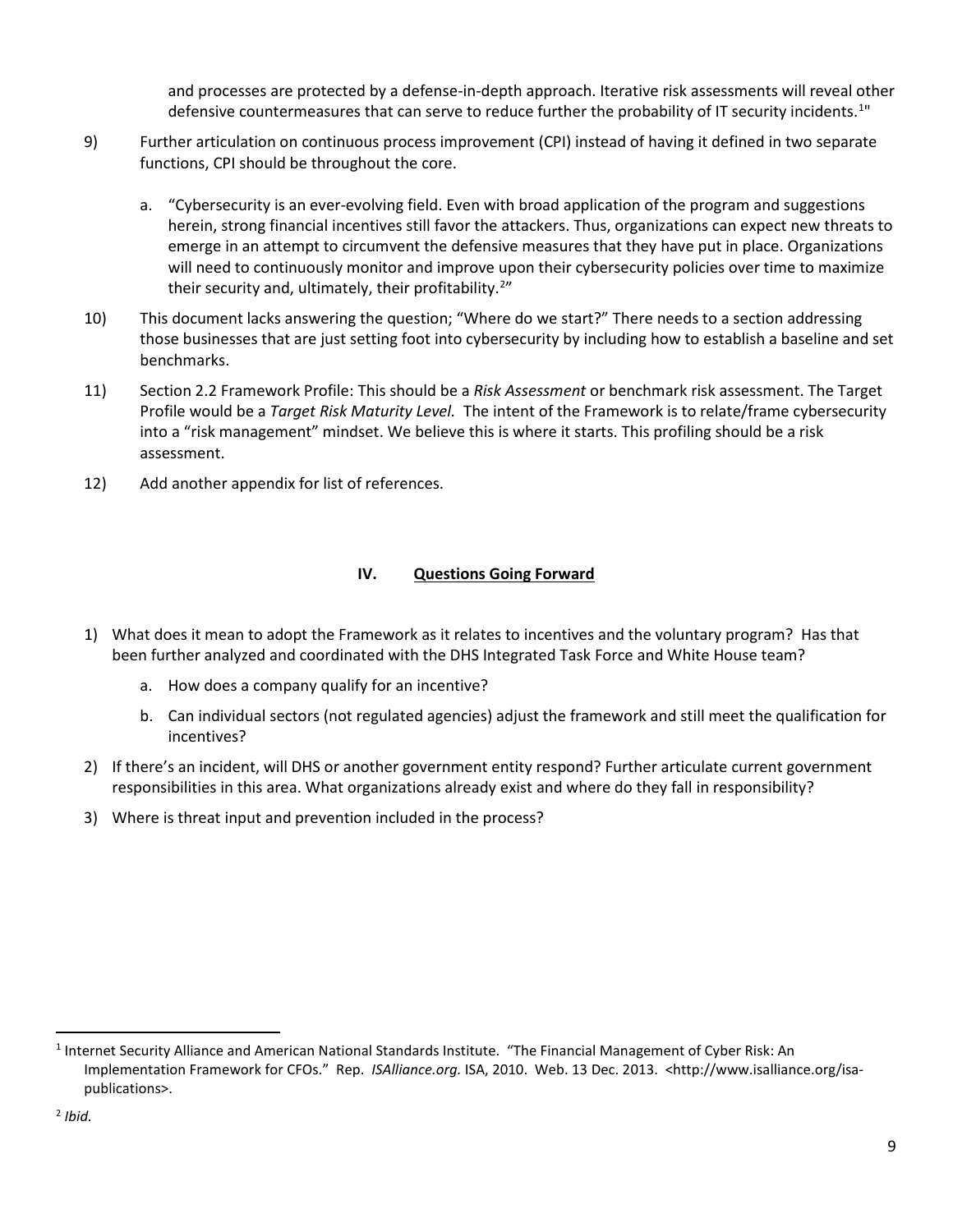| <b>Framework Core</b> |                     |                                                 |                    |                        |                        |                               |  |  |  |
|-----------------------|---------------------|-------------------------------------------------|--------------------|------------------------|------------------------|-------------------------------|--|--|--|
| <b>Crticality</b>     | <b>Function</b>     | <b>Category</b>                                 | <b>Subcategory</b> | <b>Priority Rating</b> | <b>Maturity Rating</b> | <b>Informative References</b> |  |  |  |
| White                 |                     | <b>Asset Management</b>                         | <b>IT Controls</b> | High                   | <b>CMU CMMI</b>        | Include Audit Criteria        |  |  |  |
| Red                   |                     | <b>Business Environment</b>                     |                    | Med                    |                        | PCI                           |  |  |  |
| Yellow                | Identify (ID)       | Governance                                      |                    | Low                    |                        | <b>FISMA</b>                  |  |  |  |
| Green                 |                     | <b>Risk Assessment</b>                          |                    |                        |                        | <b>GLBA</b>                   |  |  |  |
| <b>Blue</b>           |                     | <b>Risk Management</b>                          |                    |                        |                        | SOX                           |  |  |  |
|                       |                     | <b>Access Control</b>                           |                    |                        |                        | <b>ISA</b>                    |  |  |  |
|                       |                     | <b>Awareness and Training</b>                   |                    |                        |                        | <b>ISO</b>                    |  |  |  |
|                       | Protect (PR)        | Data Security                                   |                    |                        |                        | Etc.                          |  |  |  |
|                       |                     | Information Protection Processes and Procedures |                    |                        |                        |                               |  |  |  |
|                       |                     | <b>Protective Technology</b>                    |                    |                        |                        |                               |  |  |  |
|                       |                     | <b>Anomalies and Events</b>                     |                    |                        |                        |                               |  |  |  |
|                       | Detect (DE)         | <b>Security Continuous Monitoring</b>           |                    |                        |                        |                               |  |  |  |
|                       |                     | <b>Detection Processes</b>                      |                    |                        |                        |                               |  |  |  |
|                       |                     | Communications                                  |                    |                        |                        |                               |  |  |  |
|                       | <b>Respond (RS)</b> | Analysis                                        |                    |                        |                        |                               |  |  |  |
|                       |                     | Mitigation                                      |                    |                        |                        |                               |  |  |  |
|                       |                     | Improvements                                    |                    |                        |                        |                               |  |  |  |
|                       |                     | <b>Recovery Planning</b>                        |                    |                        |                        |                               |  |  |  |
|                       | Recover (RC)        | Improvements                                    |                    |                        |                        |                               |  |  |  |
|                       |                     | Communications                                  |                    |                        |                        |                               |  |  |  |

# **Figure 1: Depiction of Recommended Changes to Framework Core**